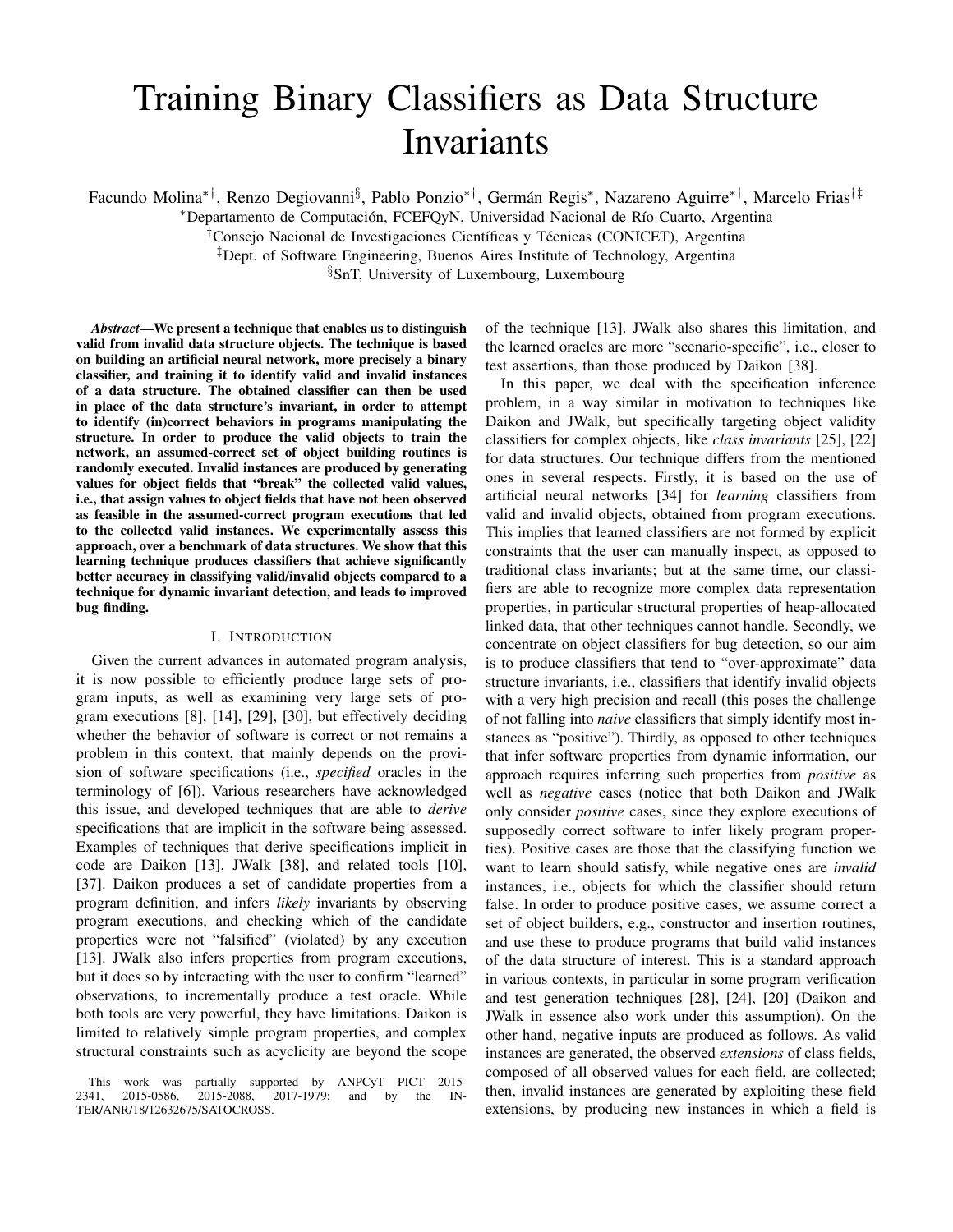given a value that is either outside the corresponding field extension (and thus guaranteeing that is indeed a new object), or within the extension, but whose value has not been seen in combination with the rest of the instance being altered, within the valid ones.

We evaluate our learning approach in several ways. First, we assess the adequacy of our approach to generate invalid objects, analyzing how many of our assumed-invalid produced instances are indeed invalid (violate a provided invariant). Second, we take a benchmark of data structures for which class invariants and object builders (constructors and insertion routines) are provided; we generate object classifiers using the provided builders, and evaluate their precision and recall against the corresponding invariants on valid and invalid inputs, as is customary in the context of automated learning [34]. In this context, we compare our technique with Daikon [13], a tool for dynamic invariant discovery. Finally, we also compare our object classifiers with invariants produced by Daikon, in bug finding through test generation, for a number of case studies involving data structures, taken from the literature: schedule from the SIR repository [12], an implementation of  $n$ -ary trees in the ANTLR parser generator, a redblack tree implementation of integer sets introduced in [42], binary search trees and binomial heaps from the evaluation performed in [14], and fibonacci heaps from the graphmaker library [1]. Our experiments show that our mechanism for producing invalid inputs is effective, and that the learned classifiers achieve significantly better accuracy in identifying valid/invalid instances, compared to Daikon (high precision and recall both in negative and positive cases). Moreover, learned classifiers allow a test generation tool to catch bugs, if classifiers are used in place of invariants, that the same tool cannot detect if the invariants produced by Daikon are directly used instead, indicating that learned classifiers are not trivial.

## II. BACKGROUND

## *A. Class Invariants*

One of the keys of object orientation is the emphasis that this programming paradigm puts into *data abstraction* [22]. Indeed, the concept of *class* is a useful, direct mechanism to define *new* datatypes, that extend our programming language's set of predefined types with custom ones that allow us to better capture or deal with concepts from a particular problem domain. A class defines the type of a set of objects, whose internal representation is given by the fields that are part of the class definition. This implementation of a new data abstraction in terms of provided data structures is often accompanied by a number of *assumptions* on how the data structure should be manipulated, that capture the intention of the developer in his chosen representation. These assumptions are often implicit, since they are not a necessary part of the definition of the data representation, in most programming languages [22]. Consider, as an example, a representation of sequences of integers, implemented using heap-allocated singly-linked lists. The classes involved in this data abstraction are shown in Figure 1. Clearly, solely from the class's fields one cannot infer

```
public class SinglyLinkedList {
 private Node head;
 private int size;
  ...
}
public class Node {
  private int value;
 private Node next;
  ...
}
```
Fig. 1. Java classes for singly linked lists.

the *intention* of the developer in the representation. Whether these lists are going to be arranged cyclicly, acyclicly, with or without sentinel node, with reserved nodes for some special information, etc., are all issues that are not an explicit part of the class's internal definition, although, of course, one may infer such information from how the internal representation is used by the methods of the class.

A *class invariant* [25], or *representation invariant* [22], is a predicate *inv* that, given an object o of class C, states whether  $o$  is a valid representation of the concept that  $C$ captures or not. Equivalently, *inv* can be described as a boolean classifying function that decides whether an object  $o$  satisfies the representation assumptions in the implementation of C. For instance, assume that the programmer's intention with singly linked lists is to represent sequences of integers using acyclic linked lists, with a dummy (sentinel) node [23], where size must hold the number of elements in the sequence, i.e., it must coincide with the number of non-dummy nodes in the list. Samples of valid lists, under this assumption, are shown in Figure 2. The *invariant* for SinglyLinkedList should then check precisely the above constraint, i.e., it must be satisfied by all instances in Fig. 2, and must not hold for, say, cyclic lists, lists where head is null, or where the dummy node has a value different from 0, or where the size field does not hold the number of non-dummy nodes in the list.

Class invariants can be captured using different languages. The Eiffel programming language [26], in particular, includes built-in support for expressing class invariants as assertions under a specific invariant clause. Other languages support design-by-contract [25] and assertions, invariants among them, via special languages and libraries, such as JML [9] for Java and Code Contracts [5] for .NET. Languages such as Alloy [17] have also been employed to express class invariants, as done, e.g., in [19]. Finally, various programming methodologies (e.g., [22]) and analysis tools (e.g., [29], [8]) can exploit class invariants expressed as Java predicates, i.e., via boolean methods that check internal object consistency. Figure 3 shows the class invariant for our singly linked list example, expressed as a Java predicate.

In this paper, we will be capturing close approximations of class invariants for data structures through artificial neural networks, that, as a consequence, will not be formed by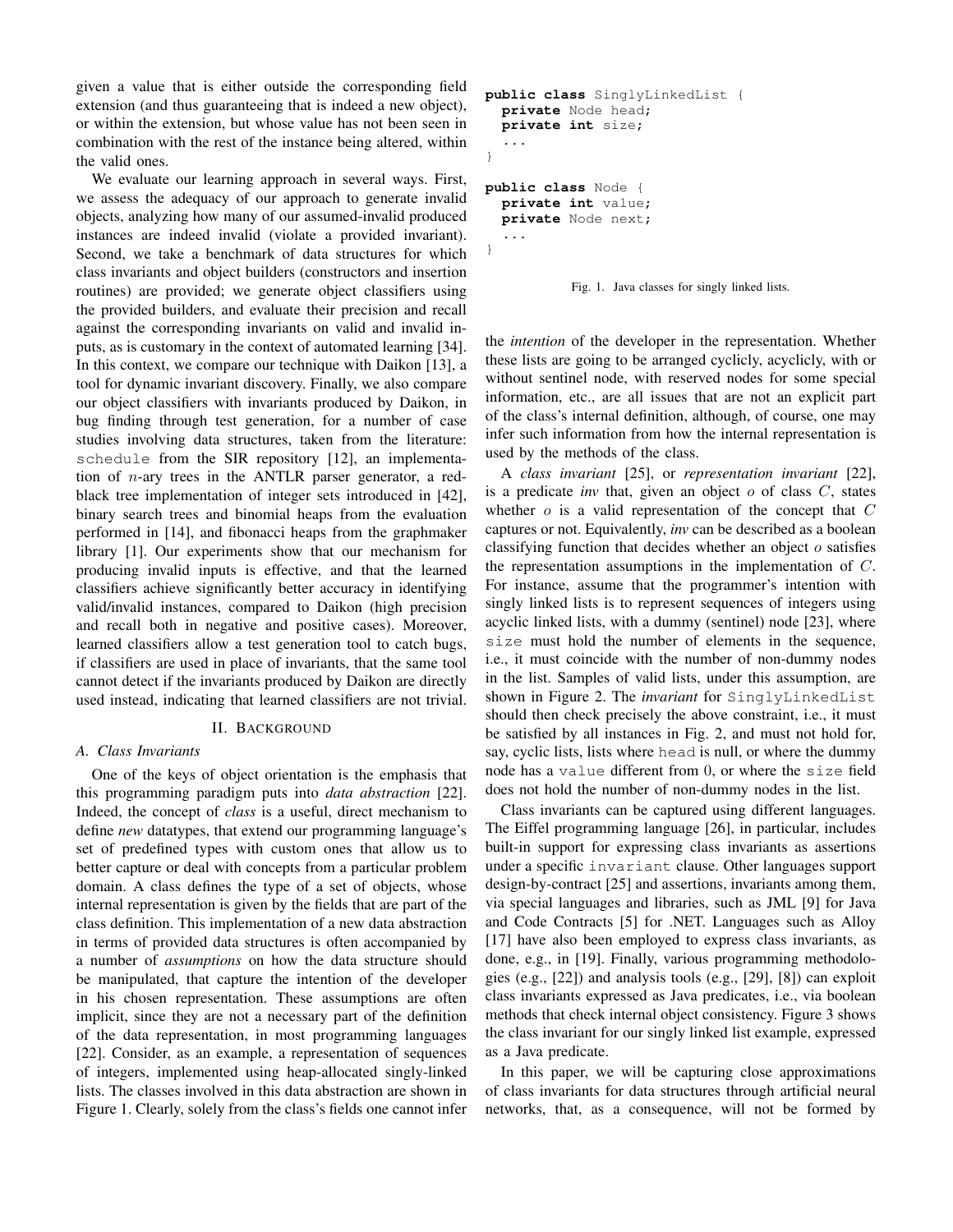

Fig. 2. Valid acyclic singly linked lists with dummy node.

```
public boolean repOK() {
  if (this.head==null) return false;
  if (this.head.value!=0) return false;
  int expectedSize = this.size+1;
  int currNode = this.head;
  while (expectedSize>0 && currNode!=null) {
    expectedSize--;
    currNode = currNode.next;
  }
  return (expectedSize==0 && currNode==null);
}
```


explicit constraints, as in the example in Fig. 3.

# *B. Field Extensions*

Various tools for program analysis that employ SAT solving as underlying technology adopt a *relational* program state semantics (e.g., [11], [14]). In this semantics, a field  $f$  at a given program state is interpreted as the set of pairs  $\langle id, v \rangle$ , relating object identifier *id* (representing a unique reference to an object  $o$  in the heap) with the value  $v$  of the field in the corresponding object at that state (i.e.,  $o.f = v$  in the state). Then, each program state corresponds to a set of (functional) binary relations, one per field of the classes involved in the program. For example, fields head and next of a program state containing the singly linked list at the top right of Fig. 2 is represented by the following relations:

head = {
$$
\langle L0, N0 \rangle
$$
}  
next = { $\langle N0, N1 \rangle$ ,  $\langle N1, N2 \rangle$ ,  $\langle N2, N3 \rangle$ ,  $\langle N3, null \rangle$ }

Notice that in the lists in Fig. 2, we have consistently identified the objects involved in each example. Although in this example it is not evident, due to the linear nature of the structure, we choose to identify each object by the order in which it is visited in a breadth-first traversal of the corresponding structure, using different identifier sets for different classes (*Li* for lists, *Ni* for nodes, etc.). Adopting this notion of object identifier allows us to have a canonical (isomorphism-free [18]) representation for each structure shape (a similar symmetry breaking approach is also present in other approaches, e.g., [8]).

The notion of *field extension* is associated with a *set of objects* or program states. It essentially corresponds to joining the above-described relational interpretation of fields, for various objects or program states. For instance, for the set of lists in Fig. 2, the extensions for fields head and next are the following:

head = {
$$
\langle L0, N0 \rangle
$$
}  
next = { $\langle N0, N1 \rangle$ ,  $\langle N0, null \rangle$ ,  $\langle N1, N2 \rangle$ ,  $\langle N1, null \rangle$ ,  $\langle N2, N3 \rangle$ ,  $\langle N2, null \rangle$ ,  $\langle N3, null \rangle$ }

This notion of field extension is related to the concept of (upper) *bound* in KodKod [39], used with the purpose of optimizing the relational representation of fields in Alloy analyses. Technically, field extensions are *partial* bounds, in the KodKod sense.

When field extensions are built from *valid* objects, they capture the set of values for fields that have been identified as being *feasible*, in the sense that at least one observed structure admits each value in the corresponding extension. We will use these extensions to attempt to build *invalid* objects, e.g., considering pairs that are *not* in field extensions. This demands defining a *complement* for the field extensions, for which we have to consider domains and codomains for these relations. This is typically achieved in the context of bounded analysis by a notion of *scope*, in the sense of [17]. The *scope*, often simplified as a number k, defines a *maximum* number of objects for each class  $C_i$ , and finite ranges for basic datatypes (usually as a function of  $k$ ). For a given scope  $k$ , the set of *all* possible structures or instances is composed of all possible assignments of values within the scope, for fields of the scope's objects, respecting the fields' types, and thus provides us with a notion of universe for the field extensions. For instance, if the scope for our analysis is 1 list, up to 5 nodes, size in the range 0..5 and values in the range 1..5, then pair  $\langle N3, N4 \rangle$  is in the complement of the extension of next, whereas if we instead consider up to 4 nodes, it is not.

## *C. Feed-Forward Artificial Neural Networks*

Artificial Neural Networks (ANNs) are a state-of-the-art technique underlying many machine learning problems. These algorithms offer a number of advantages, including their remarkable ability to implicitly detect complex nonlinear relationships in data, that are otherwise very complex to be noticed. An ANN is composed of a group of different nodes, called *neurons*, connected by directed weighted links. Each neuron is a simple computational unit that computes a weighted sum of its inputs, and then applies an activation function  $q$  to produce an output, that will be an input of another neuron. Figure 4(a) depicts the structure of a neuron.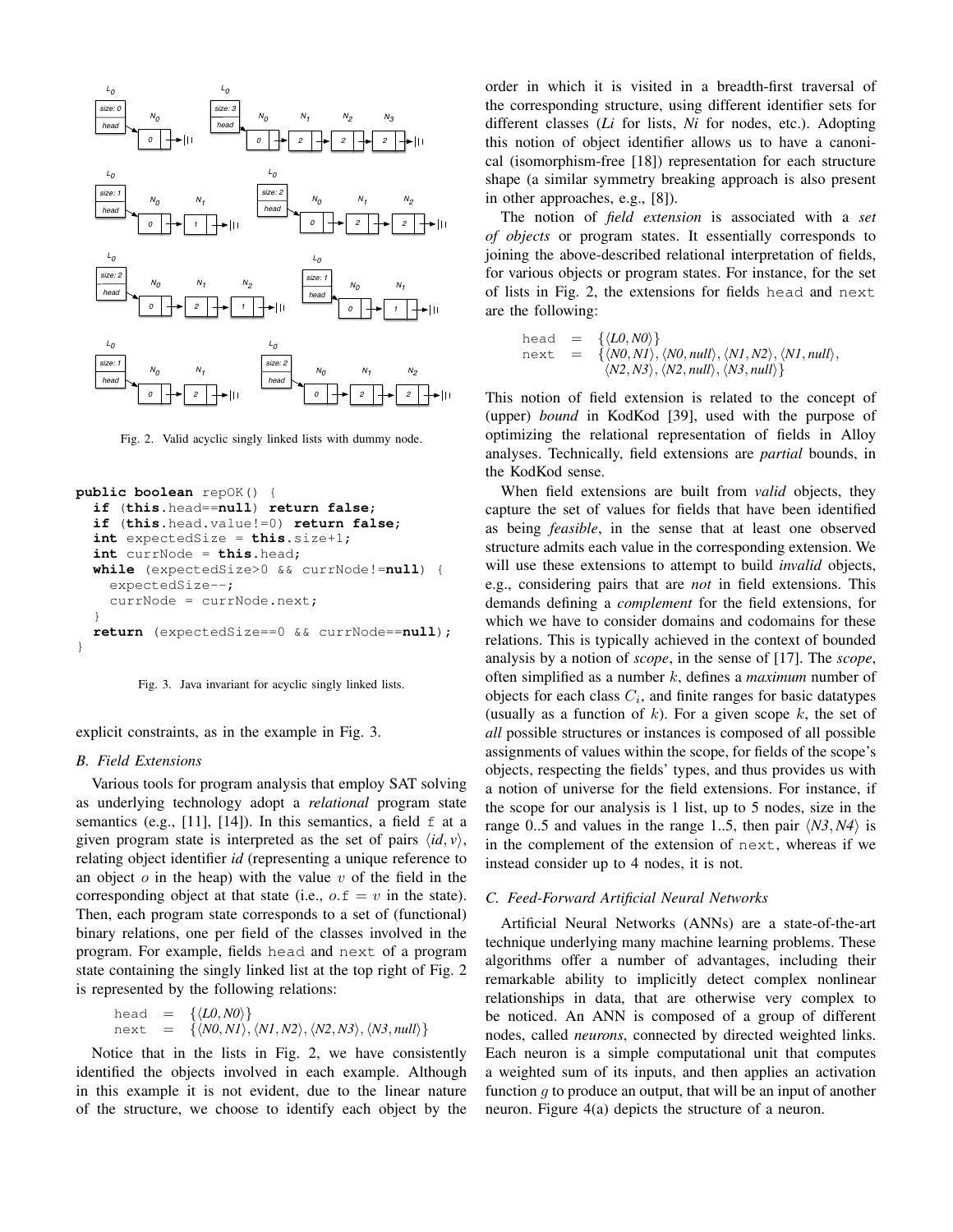

Fig. 4. An artificial neuron, and a feed-forward neural network with a single hidden layer.

Neurons can be disposed respecting certain network architectures. In particular, in a *feed-forward neural network*, neurons are typically organized in layers. Each neuron in a layer has a link to each neuron of the next layer, forming a directed acyclic graph. The first layer is the *input* layer, and its neurons receive a single value as an input, and simply replicate the received value through their multiple outputs, to the next layer. The final layer is the output layer and its neurons produce the output of the network computation. In addition to these two layers there can be any number of intermediate layers, called *hidden* layers. Often, neural networks will have one hidden layer, since one layer is enough to approximate many continuous functions [34]. The structure of a feedforward neural network is depicted in Figure 4(b).

The behavior of a neural network can be dynamically altered, by changing the weights associated with the directed links in the network, or by modifying some of the neural network so-called *hyperparameters*, such as the number of neurons in the hidden layer. Assume that we want an artificial neural network to approximate a function  $f$ , and that we can characterize the inputs of  $f$  as a vector of values (to be fed in the input layer). Provided that one has a set of inputs for which the desired output is known (i.e., a set of known inputoutput pairs for f), one can *train* an artificial neural network to approximate function  $f$ , by analyzing the difference between the expected output and the output obtained from the network for a known input, and producing (slight) changes to the weights so that, if the network would be fed with the same input again, its output would be "closer" to the expected output [34] (a mechanism that is often employed for this task is *backpropagation*). This approach is known as *supervised learning*, and when the output has only two possible values, it is a *binary classification* problem. The problem we deal with in this paper, namely the approximation of a class invariant to classify valid vs. invalid data structure objects, clearly falls in the category of binary classification: we want to learn a function f that sends each valid instance to *true*, and each invalid instance to *false*. We will then need both valid and invalid instances, to appropriately train a neural network to learn a class invariant. Section IV describes the details of our technique.

# III. AN ILLUSTRATING EXAMPLE

Let us provide an overview of our approach, through an illustrating example. Consider the Java implementation of sequences of integers, over singly linked lists, discussed earlier in this paper. We would like to check that this list implementation behaves as expected. This includes guaranteeing that all public constructors in SinglyLinkedList build objects that satisfy the previously stated *class invariant* [22], and public methods in the class (that may include various methods for element insertion, deletion and retrieval) preserve this invariant. That is, they all maintain acyclicity of the list, with its number of nodes from head.next coinciding with the value of size, etc. If we had this invariant formally specified, we may check that it is indeed preserved with the aid of some automated analysis tools, e.g., some run-time assertion checker as that accompanying the JML toolset [9], or a test generation tool like Randoop [29]. But getting these invariants right, and specifying them in some suitable language, even if the language is the same programming language of the program implementation, is difficult, and time consuming, and one does not always have such invariants available.

We would then like to *approximate* a class invariant *inv* :  $C \rightarrow \textit{Bool}$  using a neural network, from the implementation of C. In order to do so, we need to *train* the neural network with a sample for which we know the correct output. In other words, we need to train the neural network with a set of *valid* instances, i.e., objects that satisfy the invariant (or, equivalently, for which the invariant should return true), as well as a set of *invalid* instances, i.e., objects that do not satisfy the invariant (for which the invariant should return false). In order to do so, we will ask the user to provide a subset of the class's methods, that will be used as assumed-correct *builders*, i.e., as methods that allow us to build correct instances. For instance, in our example the user may trust the implementation of the constructor and the insertion routine, and thus all objects produced with these methods are assumed correct. Using these builders we can construct assumed-correct instances, by using, e.g., an automated test generation tool such as Randoop. A particular set of valid instances that we may obtain from this process could be the objects in Fig. 2.

Building *invalid* instances is more difficult. We may ask the user to manually provide such cases, but the number of objects necessary to appropriately train the network would be large, and thus this approach would seriously limit the efficacy of the approach. We may also ask the user to provide methods to build incorrect objects, but this would mean extra work (it is not something that the user has already at hand), and providing such methods is not, in principle, easy to do. Instead, our approach is based on the use of *field extensions*. We proceed as follows. We have already run some input generation tool using the builders for some reasonable amount of time, and have obtained a set of valid objects of class SinglyLinkedList. From these objects we can compute the field extensions for each field of the data structure. The extensions for head and next are shown in the previous section; the extensions for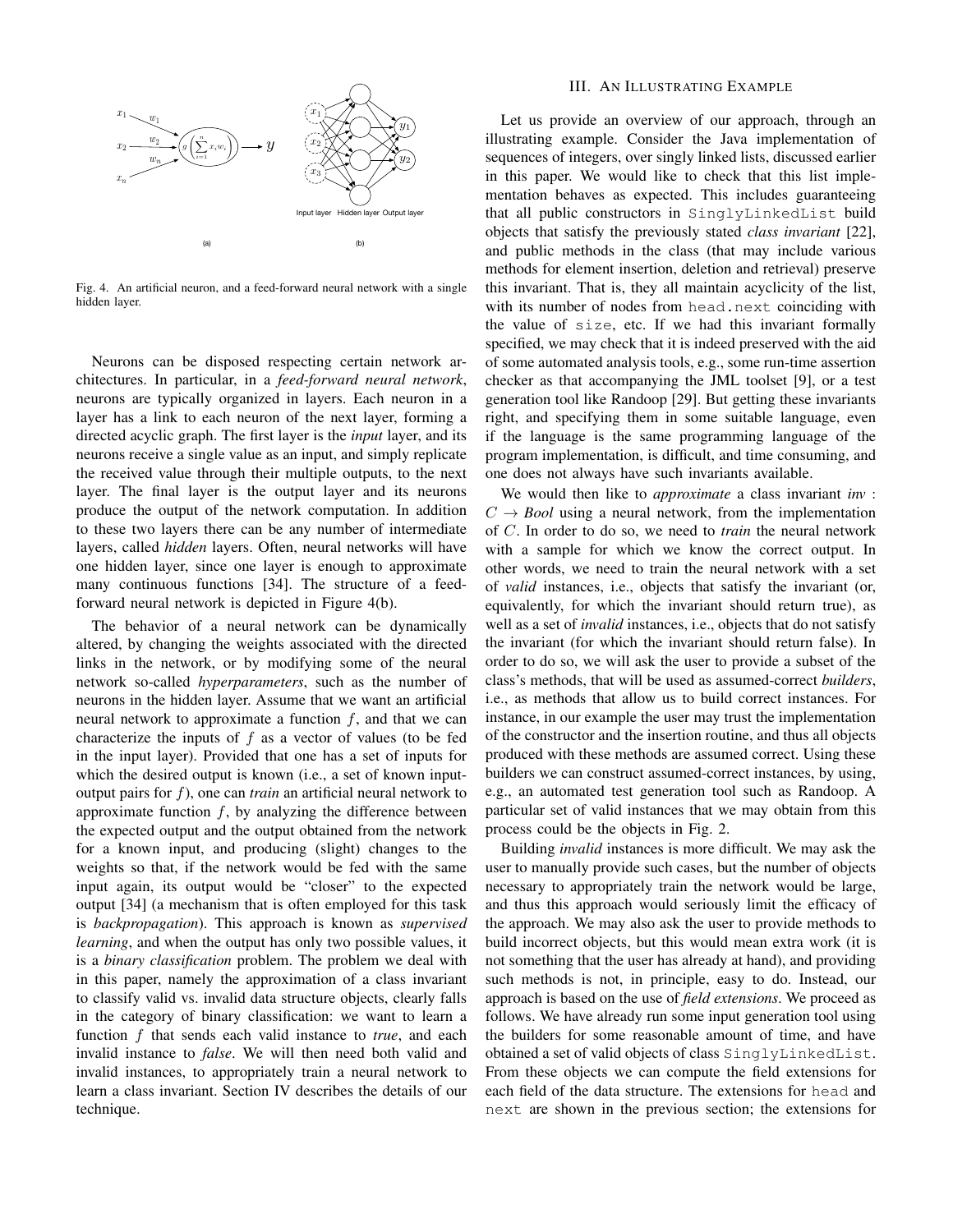

Fig. 5. Potentially invalid list structures, built by breaking field extensions.

size and value are the following:

 $size = {\langle \langle L0, 0 \rangle, \langle L0, 1 \rangle, \langle L0, 2 \rangle, \langle L0, 3 \rangle \}}$ value =  $\{\langle N0, 0 \rangle, \langle NI, 1 \rangle, \langle NI, 2 \rangle, \langle N2, 1 \rangle, \langle N2, 2 \rangle, \langle N3, 2 \rangle\}$ 

We will build potentially invalid instances by changing field values in valid structures. We have two possibilities for a change in a given object field: we can go "outside" the extensions, i.e., assign a value to the field that has not been observed in any of the built valid structures (and thus guaranteeing that is a *new* object), or go "inside" the extensions, i.e., assign a value different from the original, but within the feasible "observed" ones for the field. In the former case, we need to define a *scope*, so that being "outside" the extension can be precisely defined. Assume, for the sake of simplicity, that we arbitrarily define the following scope: exactly one list object  $(L0)$ , 4 nodes  $(N0, \ldots, N3)$ , size in the range 0..3 and value in the range 0..2. Now, we can build (allegedly) invalid instances by changing, for each valid structure, a value of some reachable field to some different value, outside the corresponding extension, or within it but different from the original. In Fig. 5 we show a sample of potentially invalid instances obtained from those in Fig. 2 using this mechanism.

A few issues can be noticed from these examples. First, there is no guarantee that we actually build invalid instances with this process. The top right object in Fig. 5 is in fact a valid case. Artificial neural networks are however rather tolerant to "noise" during learning, so as long as the number of spurious invalid objects is low, learning may still work well. Second, what we are able to build as potentially invalid instances greatly depends on what we produced as valid ones, and what we define as the *scope*. Both issues are critical, and we discuss these further in the next section. Third, the specific mechanism for choosing a value within the corresponding field extension



Fig. 6. An overview of the technique

or outside it, is not specified. One may randomly choose on which direction to go, and with which proportion to go inside or outside the extensions. Intuitively, going "outside" the field extensions has better chances of producing invalid structures.

# IV. THE TECHNIQUE

Let us now present in more detail our approach to approximate class invariants using artificial neural networks. The technique, depicted in Fig. 6, has three main steps: *(i)* automatically generating valid and invalid data structure objects, *(ii)* representing objects of the class (both valid and invalid) as numerical vectors, to be able to feed these to a neural network, and *(iii)* building an artificial neural network, and training it with the produced valid and invalid objects, to learn to classify data structure instances as valid or invalid.

#### *A. Generating Instances for Training*

Assuming that we are given a class  $C$  for which we want to learn to classify valid vs. invalid data structure objects, our first step consists of generating instances that must and must not satisfy the *intended* invariant, respectively. As we mentioned before, our first assumption is that a set  $m$  of methods of C is identified as the assumed-correct *builders* of the class, i.e., a set of methods whose implementations are assumed correct, and that thus can be used to build valid instances. This assumption is in fact rather common in verification and test generation environments, that produce instances from a class's public interface (see, e.g., [20], [28], [24]). Our second assumption is that a notion of *scope* is provided (see previous section for an intuition of this requirement). The scope provides a defined domain for each field of each class involved in the analysis, and thus provides a domain where to search for field values when building potentially invalid objects from valid ones. The scope is not only relevant in defining a finite universe to compute the complement of field extensions (useful in building invalid instances); it also bounds the instances to be considered, allowing us to characterize them as fixed-size vectors (see next subsection).

In order to build valid instances, any input generation technique that can produce objects from a class interface, is suitable, including model checking based ones [20], [15], and random generation [29], [27], for instance (in our experiments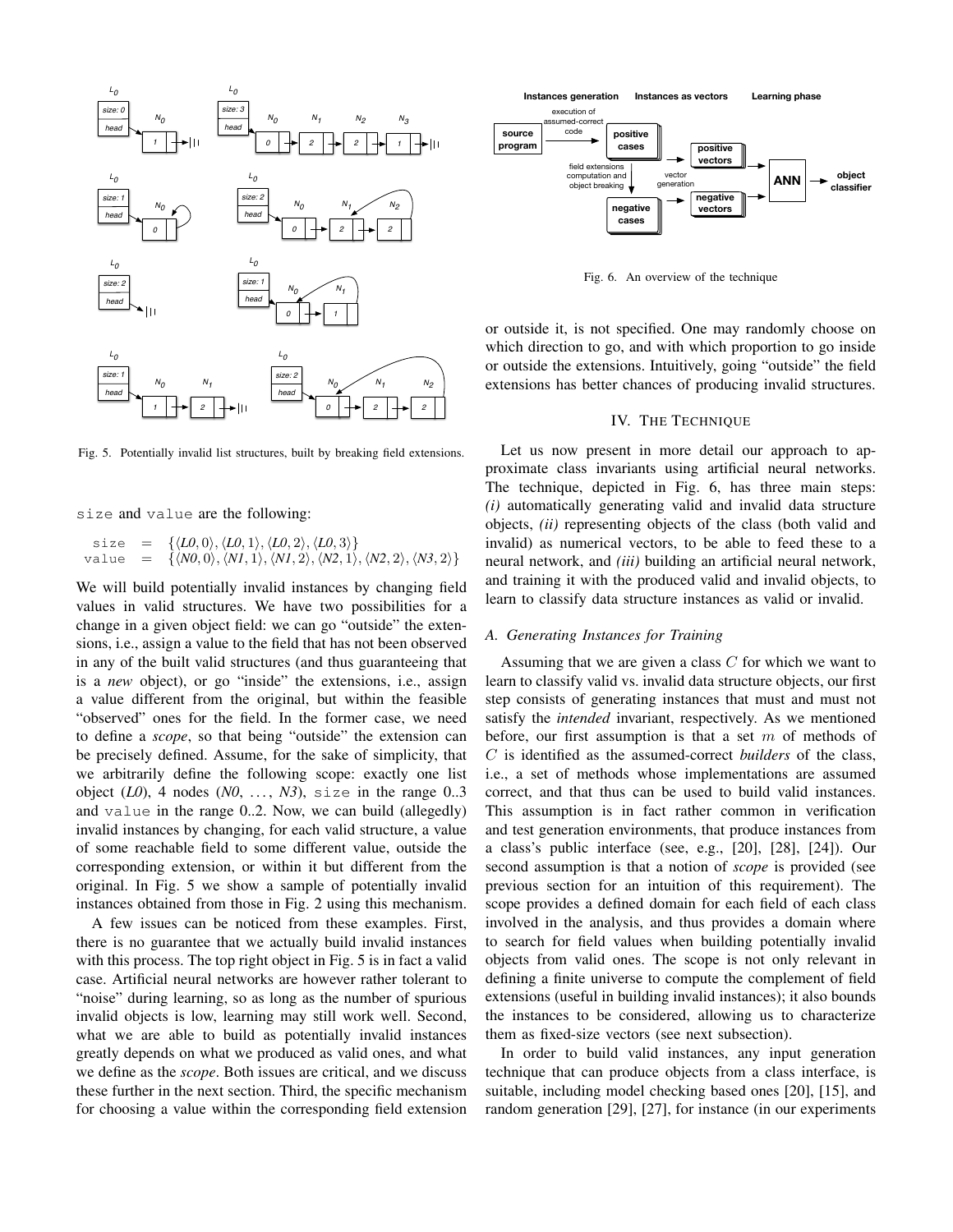

Fig. 7. Instance vector for a Singly Linked List example.

we will use random generation). Using the produced valid instances, we compute field extensions and generate potentially invalid instances by modifying valid ones, as follows: given a valid instance  $c$ , an object  $o$  reachable from  $c$  and a field  $f$ in  $\alpha$ , we change the value of  $\alpha$ . f to either a value within the extension of  $f$  with respect to  $o$ , or outside it but within the scope. The latter is favored since it exploits field extensions guaranteeing that a new object is constructed. From each valid structure, we produce as many invalid objects as object fields are reachable in the structure, using the above procedure to change a single object field in each case. Choosing to go within extensions or outside them can be done randomly. In our experiments, we change an object field going within the extensions with a probability of 0.2, and outside these with a probability of 0.8. The rationale for the selection is based on experimentation; we tried, for small scopes, different probabilities (and these were the ones that achieved better performance). When an object is changed, nodes are "relabeled" to preserve the breadth-first canonical ordering mentioned in section 2. Finally, we discard any potentially invalid object generated with the above procedure, that is also within the set of valid objects, so that there is no intersection between the valid and invalid objects used for training the network.

The generation technique for valid inputs is closely related to how the scope is chosen. Some techniques require the scope *a priori* for generation (e.g., [15]), while in others the scope can be derived from the generated instances, e.g., looking at the largest produced object, or the range of produced values. Intuitively, the scope should be at most "slightly loose" with respect to the field extensions corresponding to the generated valid instances, in the sense that, when building invalid objects, it should prevail to form field associations that are not part of any valid object, but that involve values that are part of valid objects (e.g., the association  $N0$  next =  $N0$  in acyclic linked lists). In our experiments, we chose the scope a priori, and discarded any randomly generated object that lied outside the scope.

#### *B. Representing Instances as Vectors*

Artificial neural networks receive as inputs vectors of values, which are in general restricted to *numeric* types. While for some datatypes an encoding is direct (e.g., characters, enumerated types, tuples of basic types and strings of a maximum length), for objects of an arbitrary class  $C$  it is less straightforward. In order to encode object states as vectors, we adopt the candidate vector format of Korat [8]. Given a scope  $k$ , that defines ranges for numeric types and maximum

number of instances for reference types, any instance o of class  $C$  within scope  $k$  can be represented by a vector containing a cell for each field  $f$  of each object  $o'$  reachable from  $o$ . The domain of each cell is a range of natural numbers, where each value uniquely identifies an object/value within the scope, for the corresponding field. For instance, given a scope of exactly one list object, 4 nodes, size in the range 0..3 and value in the range 0..2 for the singly linked list example, the top-right list of Fig. 2 is represented by the instance vector shown in Fig. 7.

# *C. Building and Training the Neural Net*

The vectors representing the positive and negative instances form the *training set* that we feed the network with. The network that we build in order to learn to classify these instances as positive or negative is a *feed-forward artificial neural network*. Firstly, assuming that the size of the current vectors is  $n$ , the input layer will contain  $n$  input neurons, each receiving a position of the vector, and the output layer will always have 1 neuron since our classification problem involves two different classes. Only one hidden layer is used. The number of hidden units (i.e., number of neurons) in the hidden layer is a hyperparameter whose value can impact the network's effectiveness, and can be set automatically. Known algorithms to automatically select hyperparameters are *grid search* and *random search*; we use random search due to its ability to reduce the validation set error faster than grid search [7]. The parameter for the number of hidden layer units takes values in the range  $[2, 100]$ . Another hyperparameter that is usually considered, and we consider in our work, is the regularization term (a penalty coefficient that affects the neural network's learning process); values for this parameter were taken in the range [−5, 3], evenly spaced in a logarithmic scale, as is customary in various domains. We launched 10 random combinations of hyperparameter values and then selected the combination with the best performance, to determine the final network architecture. As we show in the following experimental evaluation, the level of precision that we achieved did not demand further tuning of the neural network's hyperparameters.

We use the Multi-layer Perceptron neural network implementation of the python scikit-learn package [31].

#### V. EVALUATION

The evaluation of our technique is driven by the following research questions:

- RQ1 *Is the technique for building potentially invalid instances suitable for this task?*
- RQ2 *How precise is the neural network in classifying valid/invalid objects?*
- RQ3 *Do our learned object classifiers help in capturing relevant information on expected class behaviors, that can lead to improved bug finding?*

To evaluate RQ1, we need to assess every potentially invalid instance that we build with our technique based on field extensions, to check if it is indeed invalid. Our experiment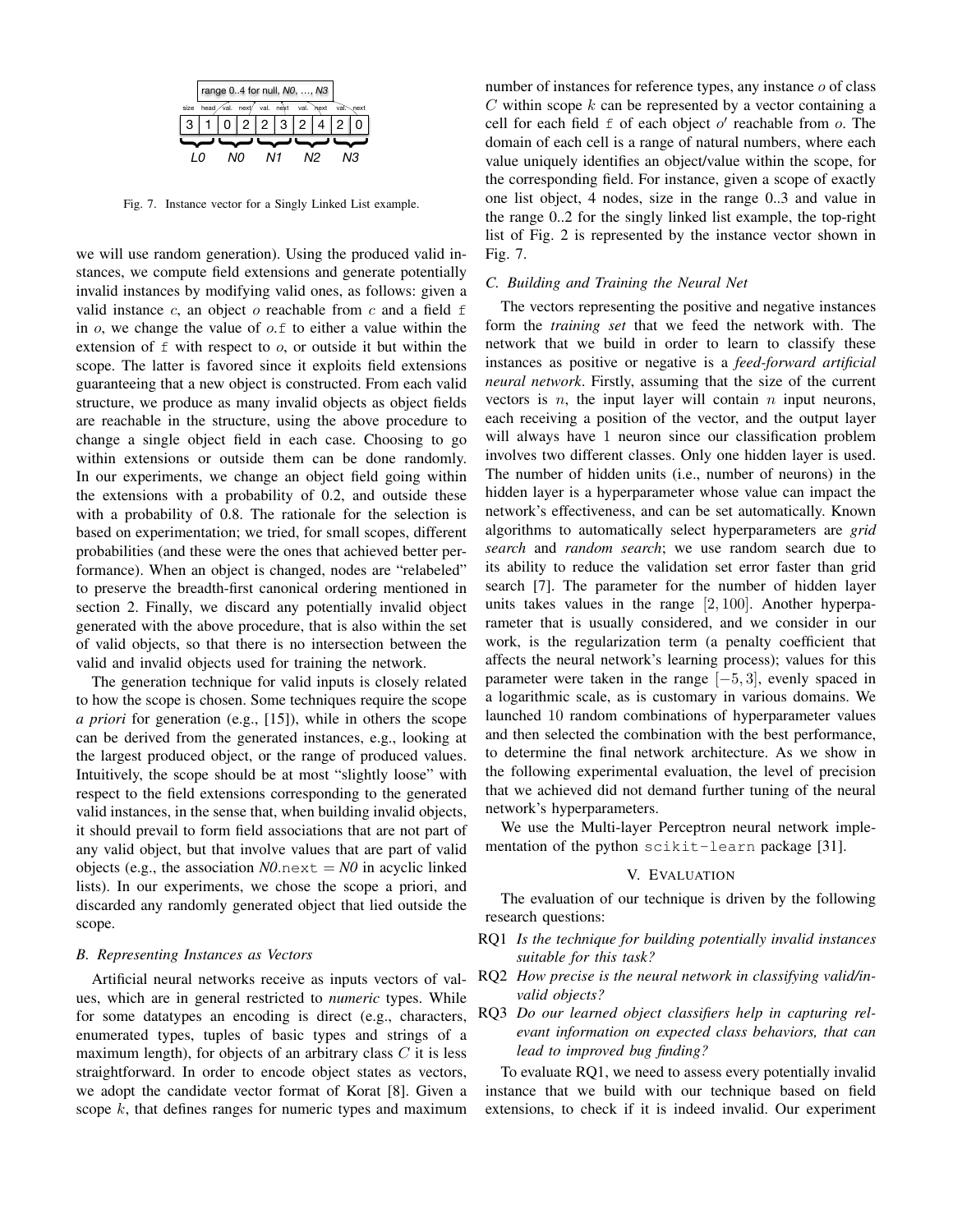TABLE I NUMBER OF SPURIOUS INVALID OBJECTS GENERATED BY EXPLOITING FIELD EXTENSIONS.

| <b>Scope</b>              | <b>Instances</b> |                           |                 |                         |  |  |  |  |  |  |  |  |
|---------------------------|------------------|---------------------------|-----------------|-------------------------|--|--|--|--|--|--|--|--|
|                           | <b>Total</b>     | <b>Positive</b>           | <b>Negative</b> | <b>False Negative</b>   |  |  |  |  |  |  |  |  |
| <b>Singly Linked List</b> |                  |                           |                 |                         |  |  |  |  |  |  |  |  |
| 6                         | 15731            | 2486                      | 13245           | $0(0\%)$                |  |  |  |  |  |  |  |  |
| 7                         | 41323            | 7867                      | 33456           | $(0\%)$<br>$\mathbf{0}$ |  |  |  |  |  |  |  |  |
| $\overline{8}$            | 81199            | 16416                     | 64783           | $0(0\%)$                |  |  |  |  |  |  |  |  |
| <b>Singly Sorted List</b> |                  |                           |                 |                         |  |  |  |  |  |  |  |  |
| 6                         | 10546            | 240                       | 10306           | 239 (2%)                |  |  |  |  |  |  |  |  |
| 7                         | 34779            | 830                       | 33949           | 760 (2%)                |  |  |  |  |  |  |  |  |
| $\overline{8}$            | 85708            | 2577                      | 83131           | 1966 (2%)               |  |  |  |  |  |  |  |  |
| <b>Doubly Linked List</b> |                  |                           |                 |                         |  |  |  |  |  |  |  |  |
| 6                         | 48190            | 5155                      | 43035           | $0(0\%)$                |  |  |  |  |  |  |  |  |
| 7                         | 85955            | 9381                      | 76574           | $0(0\%)$                |  |  |  |  |  |  |  |  |
| 8                         | 136893           | 14801                     | 122092          | $(0\%)$<br>$\Omega$     |  |  |  |  |  |  |  |  |
| <b>Binary Tree</b>        |                  |                           |                 |                         |  |  |  |  |  |  |  |  |
| 6                         | 7255             | 193                       | 7062            | $0(0\%)$                |  |  |  |  |  |  |  |  |
| 7                         | 21647            | 567                       | 21080           | $0(0\%)$                |  |  |  |  |  |  |  |  |
| $\overline{8}$            | 55953            | 1401                      | 54552           | $0(0\%)$                |  |  |  |  |  |  |  |  |
|                           |                  | <b>Binary Search Tree</b> |                 |                         |  |  |  |  |  |  |  |  |
| 6                         | 19137            | 692                       | 18445           | 365 $(2%)$              |  |  |  |  |  |  |  |  |
| 7                         | 53006            | 2198                      | 50808           | 840 (2%)                |  |  |  |  |  |  |  |  |
| $\overline{8}$            | 112031           | 5368                      | 106663          | 1700(2%)                |  |  |  |  |  |  |  |  |
|                           |                  | <b>Red Black Tree</b>     |                 |                         |  |  |  |  |  |  |  |  |
| 6                         | 8700             | 165                       | 8535            | 131 (2%)                |  |  |  |  |  |  |  |  |
| 7                         | 27358            | 464                       | 26894           | 313(1%)                 |  |  |  |  |  |  |  |  |
| $\overline{8}$            | 73422            | 1323                      | 72099           | 690 (1%)                |  |  |  |  |  |  |  |  |
| <b>Binomial Heap</b>      |                  |                           |                 |                         |  |  |  |  |  |  |  |  |
| 6                         | 3243             | 407                       | 2836            | 70(2%)                  |  |  |  |  |  |  |  |  |
| 7                         | 2830             | 380                       | 2450            | 58 (2%)                 |  |  |  |  |  |  |  |  |
| 8                         | 124563           | 12889                     | 111674          | 5213(5%)                |  |  |  |  |  |  |  |  |

proceeded as follows. We took all case studies accompanying the Korat distribution [8] (available in [2]), that involve various data structures of varying complexities for which class invariants are provided (notice that Korat requires class invariants expressed as Java predicates for test input generation [8]). We extended each class with a set of builders (e.g., constructor and insertion routines), and used Randoop to produce valid instances with these builders, disregarding the invariant provided with Korat, for different scopes. For each case we ran Randoop with 100 different seeds, 10 seconds each, and collected all produced objects (a total of over 16 minutes input generation time, per case study). We then used our technique based on exploiting field extensions to produce potentially invalid objects, and checked for their spuriousness using the corresponding invariant in the Korat distribution. The results are summarized in Table I. This Table shows, for each case study and various scopes, the total number of produced objects, distinguishing between valid and invalid objects, and for the latter the number of spurious cases (i.e., objects built by breaking objects using field extensions that actually satisfied the corresponding original repOK provided with Korat). Due to space reasons, we show a sample of the structures and scopes. Further details can be found in the experiments site [3].

To evaluate RQ2, we first performed the following experiment. We again took Korat case studies with our provided object builders, and ran, for each class  $C$ , our technique, obtaining a corresponding object classifier  $I'$ . In this step we used the object builders, and disregarded the provided class invariants. We then used for each class  $C$  its Korat invariant I to generate *all* valid objects within a given scope k (i.e., all valid objects of size at most  $k$ ), using the Korat tool [8]. Moreover, we also collected the objects that Korat produced in the search for valid objects, that were deemed invalid (i.e., that did not satisfy the corresponding invariant). This collection of valid and invalid objects was used for measuring the precision and recall in object classification, as separate measures for valid and invalid objects. This experiment was performed for increasingly larger scopes, as long as the number of instances did not exceed 1 million. The results are summarized in Table II. For each case study and scope we report: the number of valid and invalid objects used for training, as well as the training time (notice that each training set was generated with Randoop and the object builders); the size of the sample used for measuring recall/precision, provided as total number of valid/invalid objects (notice that these were generated using Korat); the number of objects correctly and incorrectly classified (tp/tn for true positive/negative, fp/fn for false positive/negative), and the corresponding precision and recall, given as percentages. Notice that, since the training and evaluation sets are generated independently, some structures used in training may also appear in the evaluation set. We have indicated between parentheses the number of *new* positive and negative instances in the evaluation set, i.e., those structures that have been used for evaluation but that were not part of the corresponding training sets. Again, a sample of the structures and scopes is shown; more information can be found in the experiments site [3].

In order to have a reference of the accuracy of our approach, we compare our learned object classifiers with invariants generated using Daikon [13]. The process we followed to produce invariants with Daikon is the following. For each case study, we took the same tests used as a starting point for learning object classifiers with our approach, and ran Daikon using those. Daikon produced a list  $l$  of likely invariants, which in all cases included invalid properties (properties that were true of the provided tests but were not true in the general case for the corresponding structure). From  $l$ , we produced a list l', by manually filtering invalid properties (i.e., properties that do not hold for all structures). We measured the precision and recall of the obtained Daikon invariants, for the same objects used to measure precision/recall of our technique. The results are summarized in Table III.

RQ3 is the only research question that does not demand a provided class invariant for assessment. To evaluate it, we took buggy implementations of data structures from the literature: the scheduler implementation from the SIR repository [12], an implementation of  $n$ -ary trees that is part of the ANTLR parser generator, implementations of routines of a set of integers, over red black trees, with seeded bugs, presented in [42], binary search trees and binomial heaps used in the empirical evaluation in [14] containing one real bug each, and a fibonacci heap implementation taken from [1], containing a real bug. For each case study, we took a set of builders, and generated tests with Randoop from which we learned an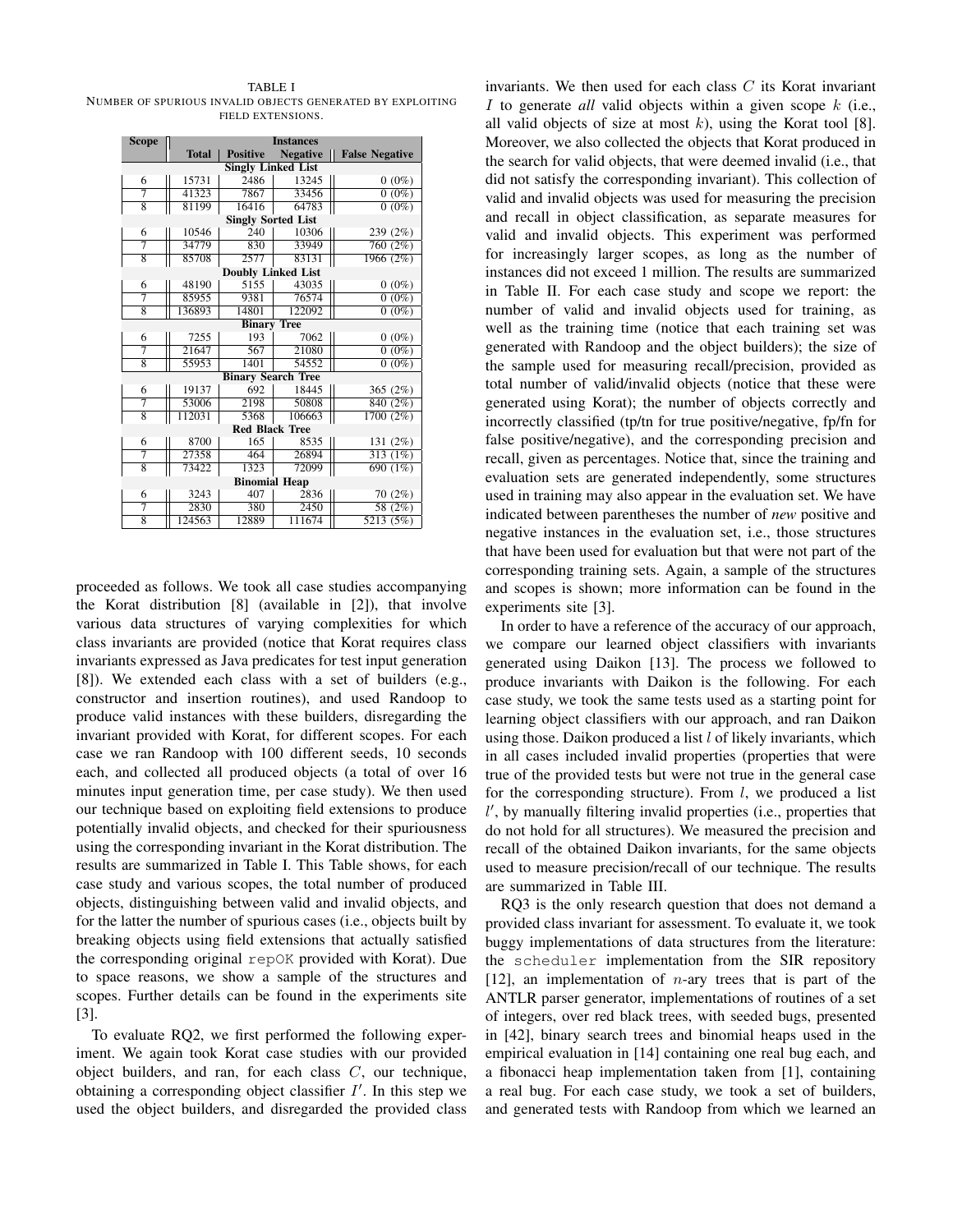| TABLE II                                                                  |  |
|---------------------------------------------------------------------------|--|
| PRECISION AND RECALL OF CLASSIFYING TECHNIQUE ON COMPLEX DATA STRUCTURES. |  |

|                                    | <b>Training</b>                |                 |                           | <b>Testing</b>   |        |                           |                                    |             |                    |         |                 |                 |             |
|------------------------------------|--------------------------------|-----------------|---------------------------|------------------|--------|---------------------------|------------------------------------|-------------|--------------------|---------|-----------------|-----------------|-------------|
| <b>Scope</b>                       | Time<br><b>Instances</b>       |                 | <b>Positive Instances</b> |                  |        | <b>Negative Instances</b> |                                    |             |                    |         |                 |                 |             |
|                                    | <b>Positive</b>                | <b>Negative</b> | sec.                      | total            | tp     | fp                        | $precision(\%)$                    | $recall$ %) | total              | tn      | fn              | $precision(\%)$ | $recall$ %) |
| Data Structure: Singly Linked List |                                |                 |                           |                  |        |                           |                                    |             |                    |         |                 |                 |             |
| 6                                  | 2486                           | 13245           | 3,96                      | 3906 (1420)      | 3906   | 5                         | 99.8                               | 100.0       | 42778 (37988)      | 42773   | $\mathbf{0}$    | 100.0           | 99,9        |
|                                    | 7867                           | 33456           | 26,65                     | 55987 (48120)    | 55897  |                           | 99.9                               | 99.8        | 725973 (714149)    | 725966  | $\Omega$        | 100.0           | 99.9        |
| $\overline{8}$                     | 16416                          | 64783           | 75.66                     | 960800 (944384)  | 960800 |                           | 99,9                               | 100.0       | 10000000 (9982384) | 9999999 | $\overline{0}$  | 100.0           | 99,9        |
|                                    |                                |                 |                           |                  |        |                           | Data Structure: Singly Sorted List |             |                    |         |                 |                 |             |
| 6                                  | 240                            | 10306           | 24,51                     | 252(12)          | 246    | 5                         | 98.0                               | 97.6        | 96820 (94883)      | 96815   | 6               | 99,9            | 99,9        |
| 7                                  | 830                            | 33949           | 133,02                    | 924(94)          | 873    | $\overline{2}$            | 99.7                               | 94,4        | 1617109 (1610806)  | 1617109 | $\overline{51}$ | 99.9            | 100,0       |
| $\overline{8}$                     | 2577                           | 83131           | 453.14                    | 3432 (855)       | 3142   | $\overline{57}$           | 98.2                               | 91.5        | 10000000 (9988045) | 9999943 | 290             | 99.9            | 99.9        |
|                                    |                                |                 |                           |                  |        |                           | Data Structure: Doubly Linked List |             |                    |         |                 |                 |             |
| 6                                  | 5155                           | 43035           | 18,38                     | 55987 (50832)    | 55987  | 8                         | 99.9                               | 100.0       | 465917 (458009)    | 465909  | $\mathbf{0}$    | 100.0           | 99.9        |
| 7                                  | 9381                           | 76574           | 240.68                    | 960800 (951419)  | 960800 | 8                         | 99.9                               | 100.0       | 8914750 (8901434)  | 8914742 | $\overline{0}$  | 100.0           | 99.9        |
| 8                                  | 14801                          | 122092          | 978,39                    | 1000000 (999262) | 999999 |                           | 99.9                               | 99.9        | 10000000 (9998920) | 9999999 | $\overline{0}$  | 100.0           | 99,9        |
|                                    | Data Structure: Binary Tree    |                 |                           |                  |        |                           |                                    |             |                    |         |                 |                 |             |
| 6                                  | 193                            | 7062            | 12,81                     | 197(4)           | 197    | $\Omega$                  | 100.0                              | 100.0       | 4638 (3686)        | 4638    | $\Omega$        | 100.0           | 100,0       |
| 7                                  | 567                            | 21080           | 162,47                    | 626 (59)         | 524    | 3                         | 99,4                               | 83,7        | 17848 (15388)      | 17845   | 102             | 99.4            | 99,9        |
| $\overline{8}$                     | 1401                           | 54552           | 94,08                     | 2056 (655)       | 2054   | $\overline{\tau}$         | 99.6                               | 99.9        | 68810 (63224)      | 68803   | $\overline{2}$  | 99.9            | 99.9        |
|                                    |                                |                 |                           |                  |        |                           | Data Structure: Binary Search Tree |             |                    |         |                 |                 |             |
| 6                                  | 692                            | 18445           | 99,15                     | 731 (39)         | 720    | 1621                      | 30.7                               | 98,4        | 61219 (59369)      | 59598   | 11              | 99.9            | 97,3        |
| 7                                  | 2198                           | 50808           | 437,42                    | 2950 (752)       | 2395   | 6105                      | 28,1                               | 81,1        | 468758 (466278)    | 462653  | 555             | 99.8            | 98,6        |
| 8                                  | 5368                           | 106663          | 574,27                    | 12235 (6867)     | 7185   | 109544                    | 6,1                                | 58,7        | 3613742 (3511344)  | 3504198 | 5050            | 99,8            | 96,9        |
|                                    | Data Structure: Red Black Tree |                 |                           |                  |        |                           |                                    |             |                    |         |                 |                 |             |
| 6                                  | 165                            | 8535            | 29,31                     | 327 (162)        | 231    | 52                        | 81,6                               | 70.6        | 25611 (25290)      | 25559   | 96              | 99.6            | 99,7        |
|                                    | 464                            | 26894           | 118.20                    | 911(447)         | 679    | 267                       | 71.7                               | 74,5        | 111101 (110352)    | 110834  | 232             | 99.7            | 99.7        |
| 8                                  | 1323                           | 72099           | 235,94                    | 2489(1166)       | 1709   | 2123                      | 44.5                               | 68.6        | 493546 (492139)    | 491423  | 699             | 99.8            | 99.5        |
|                                    | Data Structure: Binomial Heap  |                 |                           |                  |        |                           |                                    |             |                    |         |                 |                 |             |
| 6                                  | 3013                           | 31141           | 242,43                    | 7602 (4589)      | 6864   | 31                        | 99.5                               | 90,2        | 35213 (35093)      | 35182   | 738             | 97.9            | 99,9        |
| 7                                  | 7973                           | 70053           | 401.46                    | 107416 (99443)   | 100301 | 456                       | 99,5                               | 93,3        | 154372 (154235)    | 153916  | 7115            | 95.5            | 99,7        |
| 8                                  | 12889                          | 111674          | 289,46                    | 603744 (590855)  | 562354 | 34756                     | 94.1                               | 93,1        | 719450 (719261)    | 684694  | 41390           | 94,2            | 95,1        |

object classifier with our technique, with a relatively small scope (5 for all cases), and produced likely invariants with Daikon, processed as for RQ2. We then compared Randoop with invariant checking disabled, and Randoop with invariant checking enabled (@checkRep) using: *(i)* the learned classifier, and *(ii)* the Daikon "filtered" invariant (only valid properties are kept), to check in each case the bug finding ability. Every Randoop execution for instance generation was run as for RQ2, while for bug finding a timeout of 10 minutes was set. The results are summarized in Table IV. In the case of ANTLR, Randoop is not able to catch the bug under any configuration. The reason is that, due to the mechanism that Randoop uses for incrementally building test cases, it cannot produce the aliasing situation that is necessary to catch the bug (basically, adding a node to itself as a child, a situation that the class interface allows for, but Randoop cannot produce). However, when manually building this scenario, the learned classifier detects the anomaly, whereas no anomaly is detected without invariant checking (i.e., no exception or other obvious error is observed) nor with the filtered Daikon invariant. We marked this case as "manual" to reflect this singularity.

All the experiments presented in this section can be reproduced following the instructions found in the site of the replication package of our approach [3].

# *A. Discussion*

Let us briefly discuss the results of our evaluation. Regarding RQ1, our technique for producing invalid objects by exploiting field extensions worked reasonably well. In general, less than 5% of the presumably invalid objects were actually valid, with an effectiveness that increased for larger scopes. A closer look at these cases shows that most spurious invalid cases have to do with producing changes in data fields, that the neural network identifies as anomalous but the known invariant allows for. That is, when a change to a structure field is produced, it mostly leads to an invalid object. In other words, field extensions seem to accurately summarize field value feasibility. An issue that may affect this effectiveness is the budget set for generating valid instances (and collecting field extensions). The multiple Randoop runs performed with different seeds produced sufficiently large samples of valid structures, in our experiments, but this budget may be extended to obtain more precise field extensions in other case studies.

Regarding RQ2, our experimental results show that the artificial neural network produces object classifiers that closely approximate class invariants. Indeed, the technique learns classifiers that achieve a very high precision and recall for negative cases, and significantly better precision/recall for positive ones, compared with related techniques. In other words, misclassified cases are significantly more likely to be invalid inputs classified as valid, rather than the opposite. This is a positive fact for bug detection, since it confirms that classifiers tend to *over-approximate* class invariants (they will produce fewer false negatives). The case studies where we had less precision for positive cases were Binary Search Tree and Red Black Tree. These cases classify various invalid objects as valid. We confirmed that the reason for this observed learning limitation in these case studies has to do with the complexity of the invariants of these data structures regarding data objects, more precisely sortedness; indeed, all invalid cases that were misclassified as valid were correct from a structural point of view, but violated sortedness. Further experimentation with more complex network topologies (larger number of hidden neurons) may show a better performance in these cases. Still,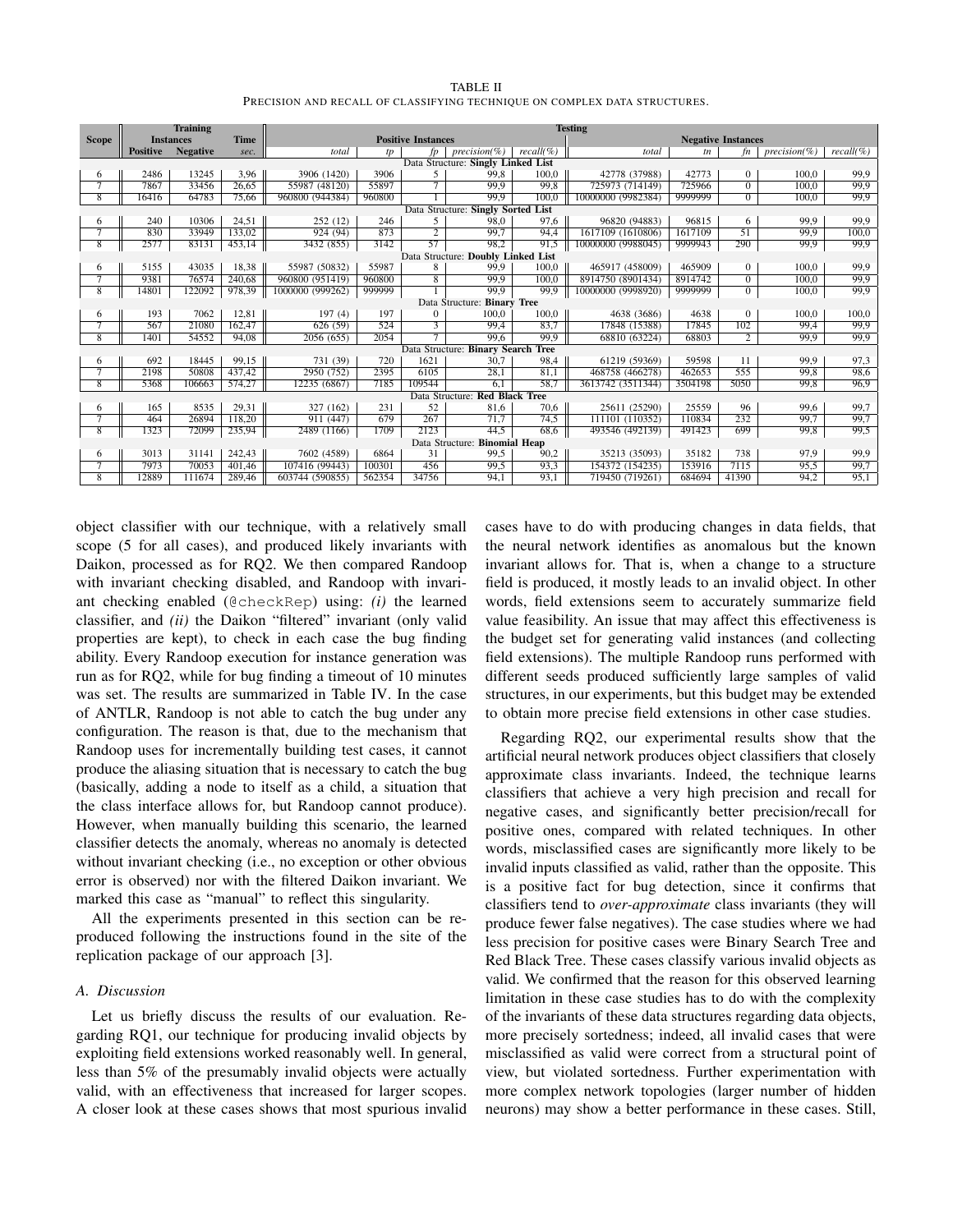accuracy of our fully automated approach is significantly better than Daikon's manually filtered invariants.

Regarding RQ3, let us remark that our comparison is between our technique, that is fully automated, and a manually filtered instance of Daikon. In particular for this research question, the effort required to produce the filtered version of Daikon-produced invariants is significant, since in most of these cases we did not have reference invariants to compare to, and thus each likely invariant had to be carefully examined to decide whether it was valid, invalid, or valid for some cases.

For instance, for the binomial heap case study, the resulting post-processed Daikon invariant has 31 lines, and involved going through 26 likely invariants, difficult to reason about (it is a quite sophisticated data structure). Our results show that we achieve significantly better bug finding compared to "no invariant" and "filtered" Daikon invariant analyses, since our object classifiers catch 13 out of 17 bugs, while with no invariant only 3 bugs are detected, and the filtered Daikon invariant finds 6 out of 17. This is a very important result, taking into account the effort required for the engineer to produce the processed Daikon invariants, and the fact that our technique is fully automated.

The 3 bugs that in the case of schedule can be found with invariant checking disabled, throw exceptions, and thus do not need a specification to be caught. The remaining 5 bugs do not produce state changes, and thus cannot be caught by invariant checking. The additional bug that we found is in fact a bug that is not explicitly indicated in the repository. This 9th bug was discovered in the supposedly correct version. It is a bug in the upgrade process prio routine, that moves a process to a queue of a higher priority, but it does not update the process priority correctly. Indeed, a line in this routine that performs the following assignment:

proc->priority = prio;

should instead be as follows:

proc->priority = prio+1;

The SIR repository includes another scheduler implementation (scheduler2). We did not include this case study in our evaluation because all seeded bugs correspond to routines that do not change object states, and thus cannot be caught by just checking invariant preservation. The bugs seeded in the red-black tree implementation from [42] all correspond to the insert method. We trained the neural network using a correct version of this method, and then used it to attempt to catch the seeded bugs.

## *B. Threats to Validity*

Our experimental evaluation is limited to data structures. These are good representatives of data characterized by complex invariants, which are beyond known invariant inference techniques such as Daikon. From the wide domain of data structures, we have selected a large set for which invariants were provided elsewhere, for answering RQ1 and RQ2, that required provided invariants. This benchmark includes data structures of varying complexities, including cyclic and acyclic topologies, balance, sortedness, etc. One may argue that restricting the analysis to these case studies might favor our results. While an exhaustive evaluation of classes with complex constraints is infeasible, we consider that invariant complexity (especially for invariants whose expression goes beyond simple constraints such as linear comparisons) is a crucial aspect we want our approach to target, and designed the experiments taking this issue into account. The evaluated structures correspond to a broad range of complexity, going from those with simple linear structures to other with treelike, balanced shape. For RQ3, we did not need classes with provided invariants. We chose to analyze buggy data structures taken from the literature, as opposed to evaluating on our own seeded faults, to avoid unintentional bias.

The evaluation is largely based on implementations taken from the literature. Korat case studies had to be extended, however, with builders. Our implementations were carefully examined, as an attempt to make these respect the corresponding invariant, and to remove possible defects that would affect our experiments. We did not formally verify our implementations, but errors in these would have implied invalid objects being generated as valid, thus affecting the outcome of our whole learning approach. That is, errors in our implementations would have derived in less precision, i.e., they would hinder our results rather than favour them.

# VI. RELATED WORK

Many tools for automated program analysis can profit from invariants. Some tools use invariants for run time checking, notably the Eiffel programming language, that incorporates contracts as part of the programming language [26], the runtime assertion checker and static verifiers that use JML [9], Code Contracts for .NET [5], among others. Some techniques for automated test case generation also exploit these invariants for run time checking, converting the corresponding techniques into bug finding approaches. Some examples are Randoop [29] and AutoTest [27]. Our approach learns object classifiers that can be used in place of class invariants, but which are are *black box*, i.e., are not composed of explicit constraints that can be inspected. But since many of the above mentioned tools simply use invariants for object checking, without any dependency on the internal structure of the invariant, they are useful in these contexts. However, tools like Korat and Symbolic PathFinder, that require class invariants in the form of repOK routines (or partially symbolic versions of these) to be provided, cannot be used with our learned classifiers, since they exploit the program structure of the invariant to drive the search for valid inputs [8], [30].

The oracle problem has been studied by many researchers, and techniques to tackling it in different ways, have been proposed [6]. Our approach is more closely related to techniques for *oracle derivation* [6], more precisely, for *specification inference*. Within this category, tools that perform specification inference from executions, like ours, include Daikon [13] and JWalk [38]. Both these tools attempt to infer invariants from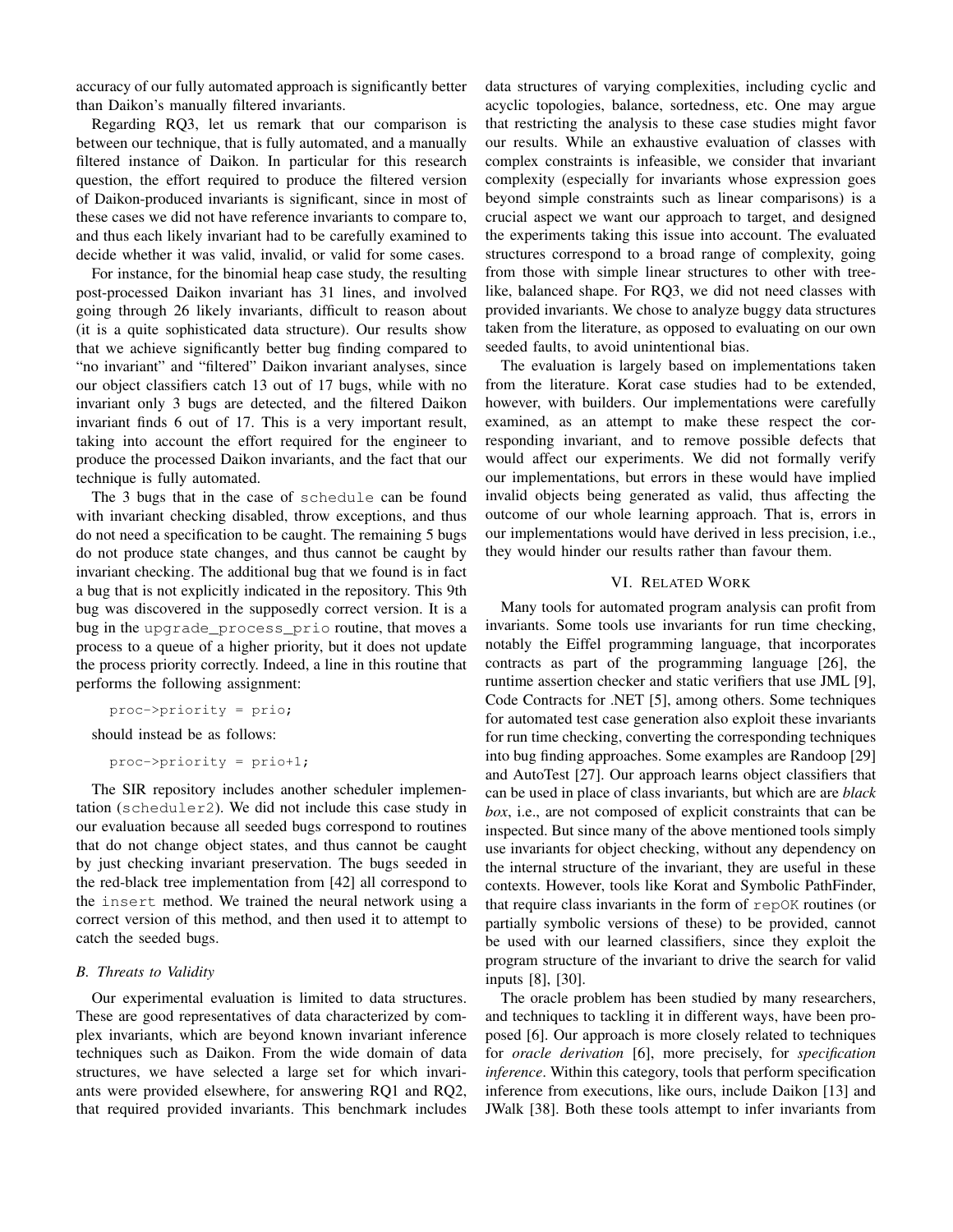| TABLE III                                                                               |
|-----------------------------------------------------------------------------------------|
| PRECISION AND RECALL OF MANUALLY FILTERED DAIKON INVARIANTS ON COMPLEX DATA STRUCTURES. |

|                                    |                 |                  |                           |         |         |                                    | <b>Testing</b> |                           |                |                |                 |            |
|------------------------------------|-----------------|------------------|---------------------------|---------|---------|------------------------------------|----------------|---------------------------|----------------|----------------|-----------------|------------|
| <b>Scope</b>                       |                 | <b>Instances</b> | <b>Positive Instances</b> |         |         |                                    |                | <b>Negative Instances</b> |                |                |                 |            |
|                                    | <b>Positive</b> | <b>Negative</b>  | total                     | tp      | fv      | $precision(\%)$                    | $recall$ %)    | total                     | tn             | fn             | $precision(\%)$ | $recall$ % |
| Data Structure: Singly Linked List |                 |                  |                           |         |         |                                    |                |                           |                |                |                 |            |
| 6                                  | 2486            | 13245            | 3906                      | 3906    | 42770   | 8,3                                | 100.0          | 42778                     | 8              | $\overline{0}$ | 100.0           | 0,0        |
| 7                                  | 7867            | 33456            | 55987                     | 55987   | 725964  | 7,1                                | 100.0          | 725973                    | $\overline{9}$ | $\overline{0}$ | 100.0           | 0.0        |
| $\overline{8}$                     | 16416           | 64783            | 960800                    | 960800  | 9999997 | 8,7                                | 100.0          | 10000000                  | $\overline{3}$ | $\overline{0}$ | 100,0           | 0,0        |
|                                    |                 |                  |                           |         |         | Data Structure: Singly Sorted List |                |                           |                |                |                 |            |
| 6                                  | 240             | 10306            | 252                       | 252     | 713     | 26.1                               | 100.0          | 911                       | 198            | $\Omega$       | 100.0           | 21,7       |
| 7                                  | 830             | 33949            | 924                       | 924     | 3421    | 21,2                               | 100.0          | 3978                      | 557            | $\Omega$       | 100.0           | 14,0       |
| $\overline{8}$                     | 2577            | 83131            | 3432                      | 3432    | 15944   | 17,7                               | 100.0          | 17781                     | 1837           | $\overline{0}$ | 100.0           | 10.3       |
|                                    |                 |                  |                           |         |         | Data Structure: Doubly Linked List |                |                           |                |                |                 |            |
| 6                                  | 5155            | 43035            | 55987                     | 55987   | 345246  | 13,9                               | 100.0          | 465917                    | 120671         | $\overline{0}$ | 100.0           | 25,8       |
| 7                                  | 9381            | 76574            | 960800                    | 960800  | 6862849 | 12,2                               | 100.0          | 8914750                   | 2051901        | $\overline{0}$ | 100.0           | 23,0       |
| $\overline{8}$                     | 14801           | 122092           | 1000000                   | 1000000 | 7930490 | 11.1                               | 100.0          | 10000000                  | 1069510        | $\Omega$       | 100.0           | 10,6       |
|                                    |                 |                  |                           |         |         | Data Structure: Binary Tree        |                |                           |                |                |                 |            |
| 6                                  | 193             | 7062             | 197                       | 197     | 4634    | 4.0                                | 100.0          | 4638                      | 4              | $\overline{0}$ | 100.0           | 0,0        |
| 7                                  | 567             | 21080            | 626                       | 626     | 17844   | 3,3                                | 100.0          | 17848                     | 4              | $\overline{0}$ | 100.0           | 0,0        |
| $\overline{8}$                     | 1401            | 54552            | 2056                      | 2056    | 68806   | $\overline{2.9}$                   | 100.0          | 68810                     | 4              | $\Omega$       | 100.0           | 0,0        |
|                                    |                 |                  |                           |         |         | Data Structure: Binary Search Tree |                |                           |                |                |                 |            |
| 6                                  | 692             | 18445            | 731                       | 731     | 40157   | 1.7                                | 100,0          | 61219                     | 21062          | $\Omega$       | 100,0           | 34,4       |
| 7                                  | 2198            | 50808            | 2950                      | 2950    | 330636  | 0,8                                | 100.0          | 468758                    | 138122         | $\overline{0}$ | 100.0           | 29,4       |
| $\overline{8}$                     | 5368            | 106663           | 12235                     | 12235   | 2644744 | 0,4                                | 100,0          | 3613742                   | 968998         | $\overline{0}$ | 100.0           | 26,8       |
| Data Structure: Red Black Tree     |                 |                  |                           |         |         |                                    |                |                           |                |                |                 |            |
| 6                                  | 165             | 8535             | 327                       | 327     | 4122    | 7.3                                | 100.0          | 25611                     | 21489          | $\Omega$       | 100.0           | 83,9       |
| 7                                  | 464             | 26894            | 911                       | 911     | 20796   | 4,1                                | 100,0          | 111101                    | 90305          | $\overline{0}$ | 100,0           | 81,2       |
| $\overline{8}$                     | 1323            | 72099            | 2489                      | 2489    | 94296   | 2,5                                | 100.0          | 493546                    | 399250         | $\Omega$       | 100.0           | 80,8       |
| Data Structure: Binomial Heap      |                 |                  |                           |         |         |                                    |                |                           |                |                |                 |            |
| 6                                  | 3013            | 31141            | 7602                      | 7602    | 13699   | 35,6                               | 100.0          | 35213                     | 21514          | $\overline{0}$ | 100.0           | 61,0       |
| 7                                  | 7973            | 70053            | 107416                    | 107416  | 58791   | 64,6                               | 100.0          | 154372                    | 95580          | $\Omega$       | 100.0           | 61,9       |
| 8                                  | 12889           | 111674           | 603744                    | 603744  | 297057  | 67,0                               | 100.0          | 719450                    | 422393         | $\Omega$       | 100.0           | 58,7       |

TABLE IV EFFECTIVENESS OF LEARNED CLASSIFIERS IN BUG FINDING.

| Case           | #Bugs | #Found             | #Found          | # Found             |  |  |
|----------------|-------|--------------------|-----------------|---------------------|--|--|
| <b>Study</b>   |       | No Inv.            | Obj. Class.     | <b>Filt. Daikon</b> |  |  |
| Antlr          |       | $0 \text{ (man.)}$ | $(\text{man.})$ | $0 \text{ (man.)}$  |  |  |
| Scheduler      |       |                    |                 |                     |  |  |
| IntTreeSet     |       |                    |                 |                     |  |  |
| <b>BinTree</b> |       |                    |                 |                     |  |  |
| BinHeap        |       |                    |                 |                     |  |  |
| FibHeap        |       |                    |                 |                     |  |  |

*positive* executions, as opposed to our case that also includes a mechanism to produce (potentially) invalid objects. We have compared in this paper with Daikon, since JWalk tends to infer properties that are more scenario-specific. The use of artificial neural networks for inferring specifications has been proposed before [36], [35]; these works, however, attempt to learn postcondition relations (I/O relations) from "golden versions" of programs, i.e., assumed correct programs. While this approach is useful, e.g., in regression testing or differential testing scenarios, using it in our case would mean to learn the I/O relation for a repOK, having the repOK in the first place, a simpler problem compared to what we are tackling here.

The notion of field extension as a compact representation of (the join of) a collection of generated structures was put forward in [33], and originates in the relational semantics of signature fields in Alloy [17], and more importantly, in the notions of upper and lower bounds introduced with the KodKod engine [39]. Our use of field extensions in this work, as a basis for the mechanism for "breaking" valid objects, is different from the purpose of bounds and partial bounds in the above cited works.

## VII. CONCLUSIONS

Software specification plays a central role in various stages of software development, such as requirements engineering, software verification and maintenance. In the context of program analysis, there is an increasing availability of powerful techniques, including test generation [29], [27], [4], bug finding [14], [24], fault localization [43], [41] and program fixing [40], [21], [32], for which the need for program specifications becomes crucial. While many of these tools resort to tests as specifications, they would in general greatly benefit from the availability of stronger, more general specifications, such as those that class invariants provide. Invariants are becoming more common in program development, with methodologies that incorporate these [25], [22], and tools that can significantly exploit them when available for useful analyses.

We developed a technique, based on artificial neural networks, for inferring object classifiers to be used in place of class invariants. The technique is related to other, similarly motivated, approaches [13], [38], in the sense that it explores dynamic software behaviours for the inference, but it also incorporates a novel technique for producing *invalid* objects, enabling the training of a neural network. We have analyzed the use of neural networks for learning object classifiers, and showed that the learning process achieves very high accuracy compared to related approaches, that our mechanism to build supposedly invalid objects is effective, and that the learned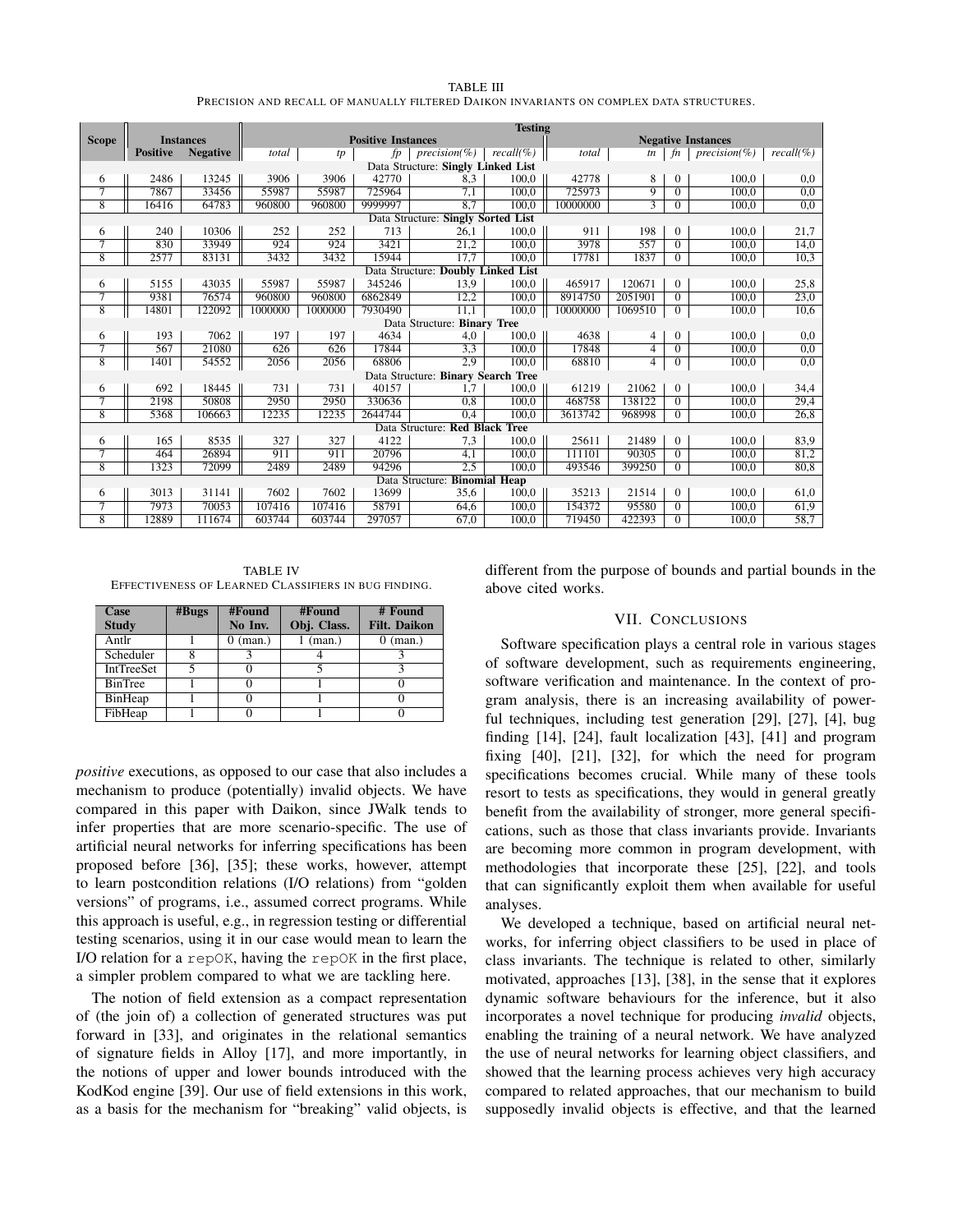object classifiers improve bug detection, as evidenced by experiments on a benchmark of data structures of varying complexities.

This work opens several lines for future work. On one hand, our artificial neural network is built with rather standard parameters; adjusting variables such as number of hidden layers, activation function, etc., may be necessary, especially when scaling to larger domains. The performance of artificial neural networks can also be improved by *feature engineering* [16], a mechanism we have not yet explored. Our experiments were based on the use of random generation for producing valid objects, the initial stage of the technique. Using alternative generation approaches such as model checking and symbolic execution, may lead to different, possibly more precise, results.

## **REFERENCES**

- [1] Fibonacci heap implementation from the graphmaker library. https://github.com/nlfiedler/graphmaker. Version control revision of the bug: https://github.com/nlfiedler/graphmaker/ commit/13d53e3c314d58cb48a6186437a36241842c98d7# diff-1c644baf14f6ab27ffa2691c9ff02cbd. Accessed: 2018-09-02.
- [2] Home page of the korat test generation tool. http://korat.sourceforge.net. Accessed: 2017-07-01.
- [3] Replication package of the object (in)validity learning approach. https: //sites.google.com/site/learninginvariants.
- [4] Pablo Abad, Nazareno Aguirre, Valeria S. Bengolea, Daniel Ciolek, Marcelo F. Frias, Juan P. Galeotti, Tom Maibaum, Mariano M. Moscato, Nicolás Rosner, and Ignacio Vissani. Improving test generation under rich contracts by tight bounds and incremental SAT solving. In *Sixth IEEE International Conference on Software Testing, Verification and Validation, ICST 2013, Luxembourg, Luxembourg, March 18-22, 2013*, pages 21–30. IEEE Computer Society, 2013.
- [5] Mike Barnett. Code contracts for .net: Runtime verification and so much more. In Howard Barringer, Ylies Falcone, Bernd Finkbeiner, ` Klaus Havelund, Insup Lee, Gordon J. Pace, Grigore Rosu, Oleg Sokolsky, and Nikolai Tillmann, editors, *Runtime Verification - First International Conference, RV 2010, St. Julians, Malta, November 1-4, 2010. Proceedings*, volume 6418 of *Lecture Notes in Computer Science*, pages 16–17. Springer, 2010.
- [6] Earl T. Barr, Mark Harman, Phil McMinn, Muzammil Shahbaz, and Shin Yoo. The oracle problem in software testing: A survey. *IEEE Trans. Software Eng.*, 41(5):507–525, 2015.
- [7] James Bergstra and Yoshua Bengio. Random search for hyper-parameter optimization. *J. Mach. Learn. Res.*, 13:281–305, February 2012.
- [8] Chandrasekhar Boyapati, Sarfraz Khurshid, and Darko Marinov. Korat: automated testing based on java predicates. In Phyllis G. Frankl, editor, *Proceedings of the International Symposium on Software Testing and Analysis, ISSTA 2002, Roma, Italy, July 22-24, 2002*, pages 123–133. ACM, 2002.
- [9] Patrice Chalin, Joseph R. Kiniry, Gary T. Leavens, and Erik Poll. Beyond assertions: Advanced specification and verification with JML and esc/java2. In Frank S. de Boer, Marcello M. Bonsangue, Susanne Graf, and Willem P. de Roever, editors, *Formal Methods for Components and Objects, 4th International Symposium, FMCO 2005, Amsterdam, The Netherlands, November 1-4, 2005, Revised Lectures*, volume 4111 of *Lecture Notes in Computer Science*, pages 342–363. Springer, 2005.
- [10] Christoph Csallner, Nikolai Tillmann, and Yannis Smaragdakis. Dysy: dynamic symbolic execution for invariant inference. In Wilhelm Schafer, ¨ Matthew B. Dwyer, and Volker Gruhn, editors, *30th International Conference on Software Engineering (ICSE 2008), Leipzig, Germany, May 10-18, 2008*, pages 281–290. ACM, 2008.
- [11] Greg Dennis, Felix Sheng-Ho Chang, and Daniel Jackson. Modular verification of code with SAT. In Lori L. Pollock and Mauro Pezzè, editors, *Proceedings of the ACM/SIGSOFT International Symposium on Software Testing and Analysis, ISSTA 2006, Portland, Maine, USA, July 17-20, 2006*, pages 109–120. ACM, 2006.
- [12] Hyunsook Do, Sebastian G. Elbaum, and Gregg Rothermel. Supporting controlled experimentation with testing techniques: An infrastructure and its potential impact. *Empirical Software Engineering*, 10(4):405–435, 2005.
- [13] Michael D. Ernst, Jeff H. Perkins, Philip J. Guo, Stephen McCamant, Carlos Pacheco, Matthew S. Tschantz, and Chen Xiao. The daikon system for dynamic detection of likely invariants. *Sci. Comput. Program.*, 69(1-3):35–45, 2007.
- [14] Juan P. Galeotti, Nicolás Rosner, Carlos López Pombo, and Marcelo F. Frias. Analysis of invariants for efficient bounded verification. In Paolo Tonella and Alessandro Orso, editors, *Proceedings of the Nineteenth International Symposium on Software Testing and Analysis, ISSTA 2010, Trento, Italy, July 12-16, 2010*, pages 25–36. ACM, 2010.
- [15] Milos Gligoric, Tihomir Gvero, Vilas Jagannath, Sarfraz Khurshid, Viktor Kuncak, and Darko Marinov. Test generation through programming in UDITA. In Jeff Kramer, Judith Bishop, Premkumar T. Devanbu, and Sebastián Uchitel, editors, Proceedings of the 32nd ACM/IEEE *International Conference on Software Engineering - Volume 1, ICSE 2010, Cape Town, South Africa, 1-8 May 2010*, pages 225–234. ACM, 2010.